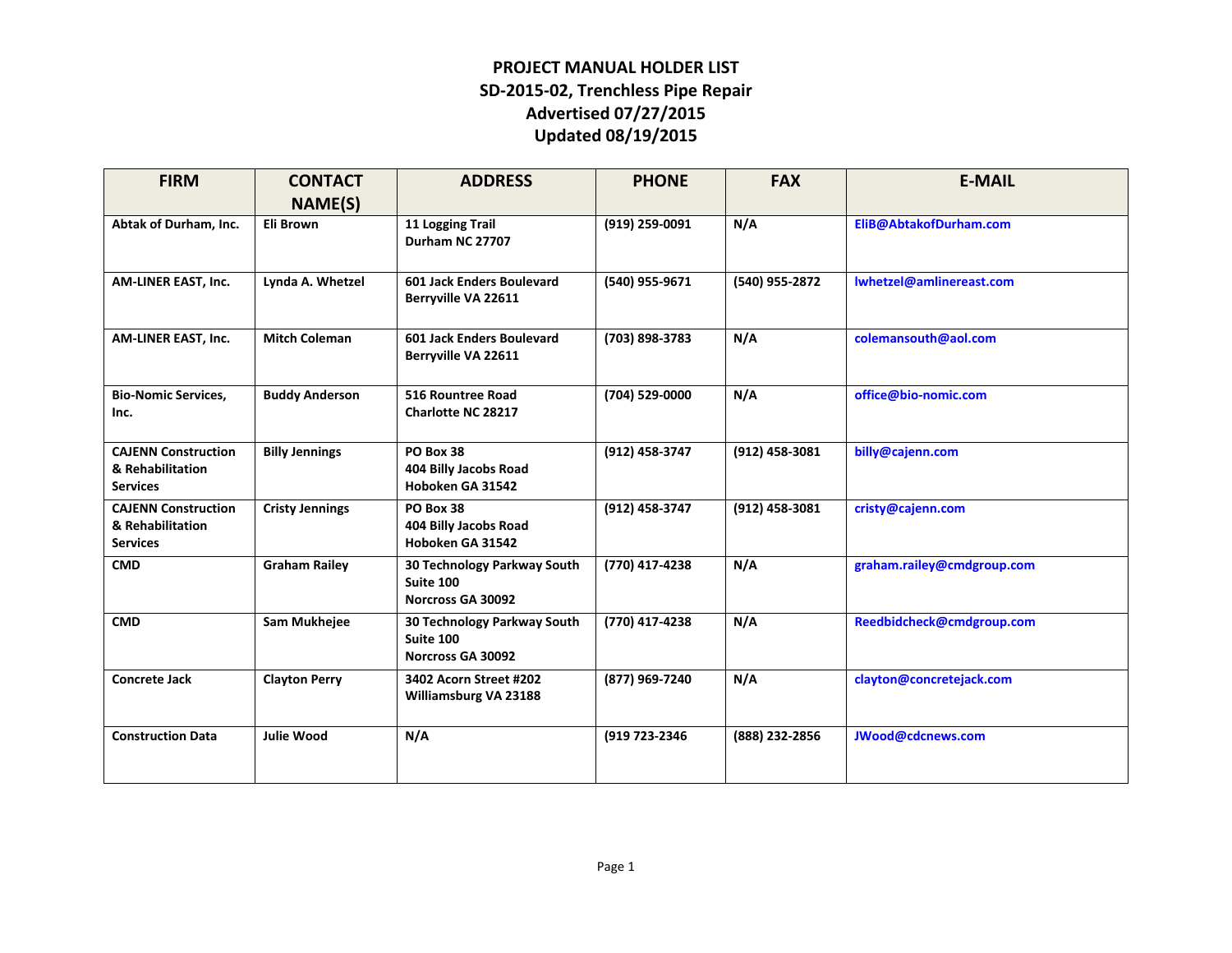| <b>Construction Journal</b>            | <b>Margaret Munch</b>                      | N/A                                                               | (800) 785-5165,<br>ext. 484                   | (800) 581-7204 | M.Munch@constructionjournal.com        |
|----------------------------------------|--------------------------------------------|-------------------------------------------------------------------|-----------------------------------------------|----------------|----------------------------------------|
| CTI Consultants, Inc.                  | <b>Christina Warr</b>                      | 557 B Pylon Drive<br>Raleigh NC 27606                             | (919) 687-4129                                | N/A            | cwarr@cti-consultants.com              |
| <b>Five Star Centri-Cast</b>           | <b>David Tackett</b>                       | N/A                                                               | (704) 264-9270                                | N/A            | dtack28227@yahoo.com                   |
| <b>HammerHead</b>                      | <b>Brian Cowles</b>                        | 500 South C.P. Avenue<br>Lake Mills WI 53551                      | (262) 443-3152                                | (920) 648-1780 | BCowles@hammerheadmole.com             |
| Hine Sitework, Inc.                    | <b>Elayne Kincaid</b>                      | <b>PO Box 1275</b><br>Goldsboro NC 27533                          | (919) 736-8990                                | (919) 736-8886 | elayne@hinesitework.com                |
| Insituform<br><b>Technologies, LLC</b> | <b>B. J. Kerstiens</b>                     | 1819 John Moore Road<br>Monroe NC 28110                           | (704) 296-5110,<br>ext. 223<br>(704) 564-4020 | N/A            | wkerstiens@insituform.com              |
| iSqFt<br>bidclerk                      | <b>Jessica Neal</b>                        | <b>4500 Lake Forest Drive</b><br>Suite 502<br>Cincinnati OH 45242 | (800) 364-2059,<br>ext. 8161                  | (866) 570-8187 | jneal@ISQFT.com<br>update@bidclerk.com |
| Layne Inliner, LLC                     | <b>Dianne Hearne</b><br><b>Chris Vogus</b> | 1441 Delta Drive<br>Gastonia NC 28052                             | (704) 504-8464                                | (704) 504-9272 | Dianne.Hearn@Layne.com                 |
| Layne Inliner, LLC                     | <b>Donald Robertson</b>                    | 1441 Delta Drive<br>Gastonia NC 28052                             | (704) 504-8464                                | (704) 504-9272 | Don.Robertson@Layne.com                |
| Moffat Pipe, Inc.                      | <b>Jesse DuClau</b>                        | 4901 Unicon Drive<br>Wake Forest NC 27587                         | (919) 295-4630                                | (919) 295-4631 | bids@moffatpipe.com                    |
| Moffat Pipe, Inc.                      | <b>Julia Bouffard</b>                      | 4901 Unicon Drive<br>Wake Forest NC 27587                         | (919) 295-4630                                | N/A            | jbouffard@moffatpipe.com               |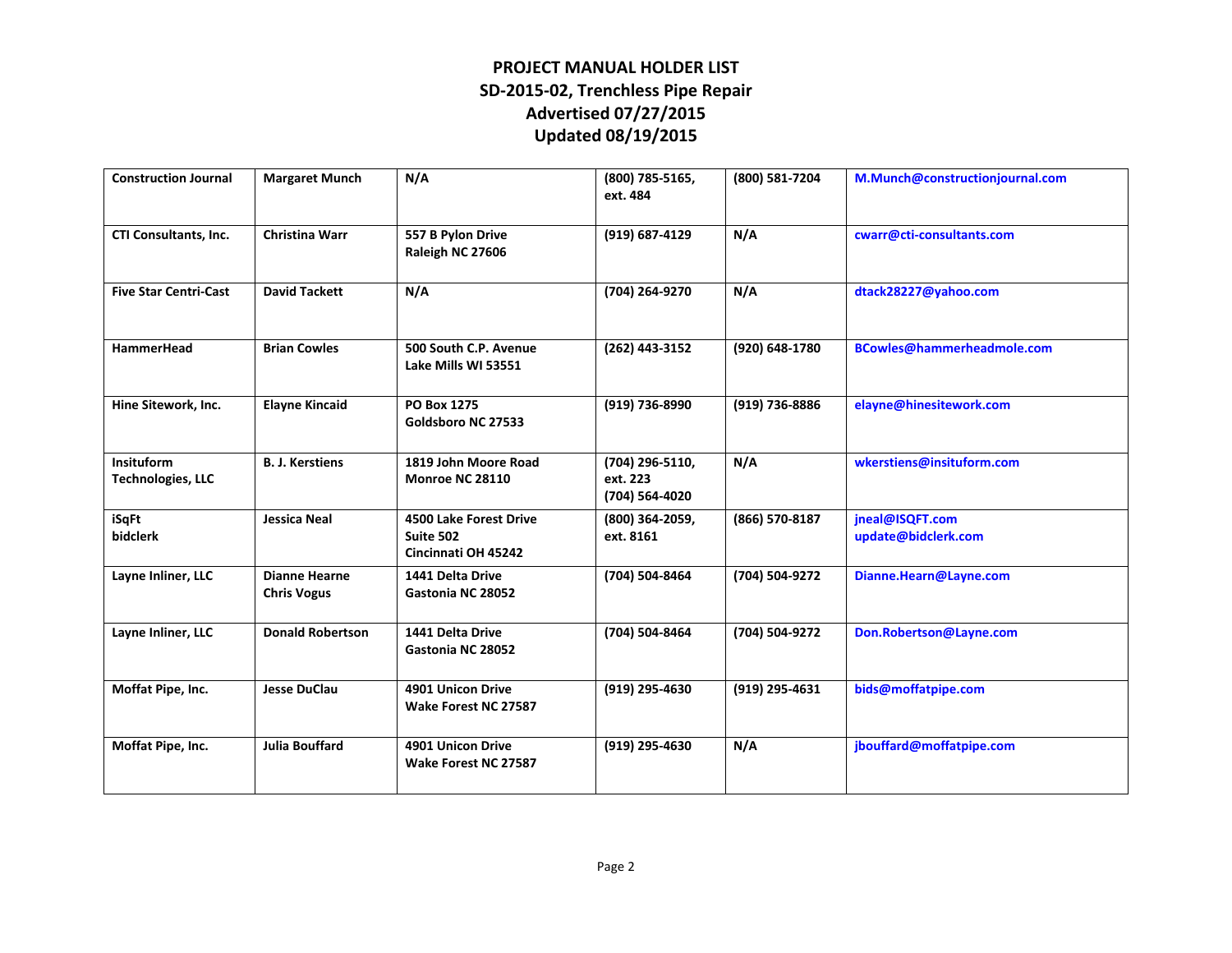| <b>North American</b><br><b>Pipeline Management,</b><br>Inc. | <b>Dorelly Herford</b>   | N/A                                                                        | N/A            | N/A            | dorelly.arango@napminc.com          |
|--------------------------------------------------------------|--------------------------|----------------------------------------------------------------------------|----------------|----------------|-------------------------------------|
| <b>North Carolina Bid</b><br><b>Network</b>                  | Carl                     | N/A                                                                        | (970) 712-5585 | (302) 450-1925 | carl@napc.me                        |
| <b>North Star Drill</b>                                      | <b>Jaleel Evans</b>      | N/A                                                                        | (919) 599-1973 | N/A            | northstardrill@hotmail.com          |
| Nu-Pipe, LLC                                                 | <b>Ashby Johnson</b>     | N/A                                                                        | (252) 320-1319 | N/A            | ashby@nupipenc.com                  |
| <b>Pacific Multilining</b>                                   | <b>Rod Long</b>          | #1-33759 Morey Avenue<br><b>Abbotsford BC</b><br><b>V2S 2W5</b>            | (800) 864-9878 | N/A            | rod@multiliner.net                  |
| Pipeline Utilities, Inc.                                     | <b>Bryon Brown</b>       | 2204-F Associate Drive<br>Raleigh NC 27603                                 | (919) 772-4310 | (919) 772-3261 | BBrown@pui-nc.com                   |
| <b>Prism Contractors &amp;</b><br>Engineers, Inc.            | <b>David Reaves</b>      | <b>1568 Manufacture Drive</b><br>Williamsburg VA 23185                     | (757) 874-5670 | N/A            | dreaves@prismce.com                 |
| Quake Wrap, Inc.                                             | N/A                      | 2055 East 17 <sup>th</sup> Street<br><b>Tucson AZ 85719</b>                | (520) 791-7000 | N/A            | sales@quakewrap.com                 |
| <b>Standard Cement</b><br>Materials, Inc.                    | <b>Tom Godbey</b>        | 5710 West 34 <sup>th</sup> Street<br><b>Suite A</b><br>Houston TX 77092    | (770) 807-9601 | N/A            | tomgodbey@standardcement.com        |
| <b>The Fred Smith</b><br>Company                             | <b>Jason Williams</b>    | 6105 Chapel Hill Road<br>Raleigh NC 27607                                  | (919) 783-5700 | N/A            | jason.williams@fredsmithcompany.net |
| <b>Triangle Grading &amp;</b><br>Paving, Inc.                | <b>Stephanie Griffin</b> | <b>PO Box 2570</b><br>1521 Huffman Mill Road<br><b>Burlington NC 27215</b> | (336) 584-1745 | (336) 584-0145 | sgriffin@trianglegradingpaving.com  |